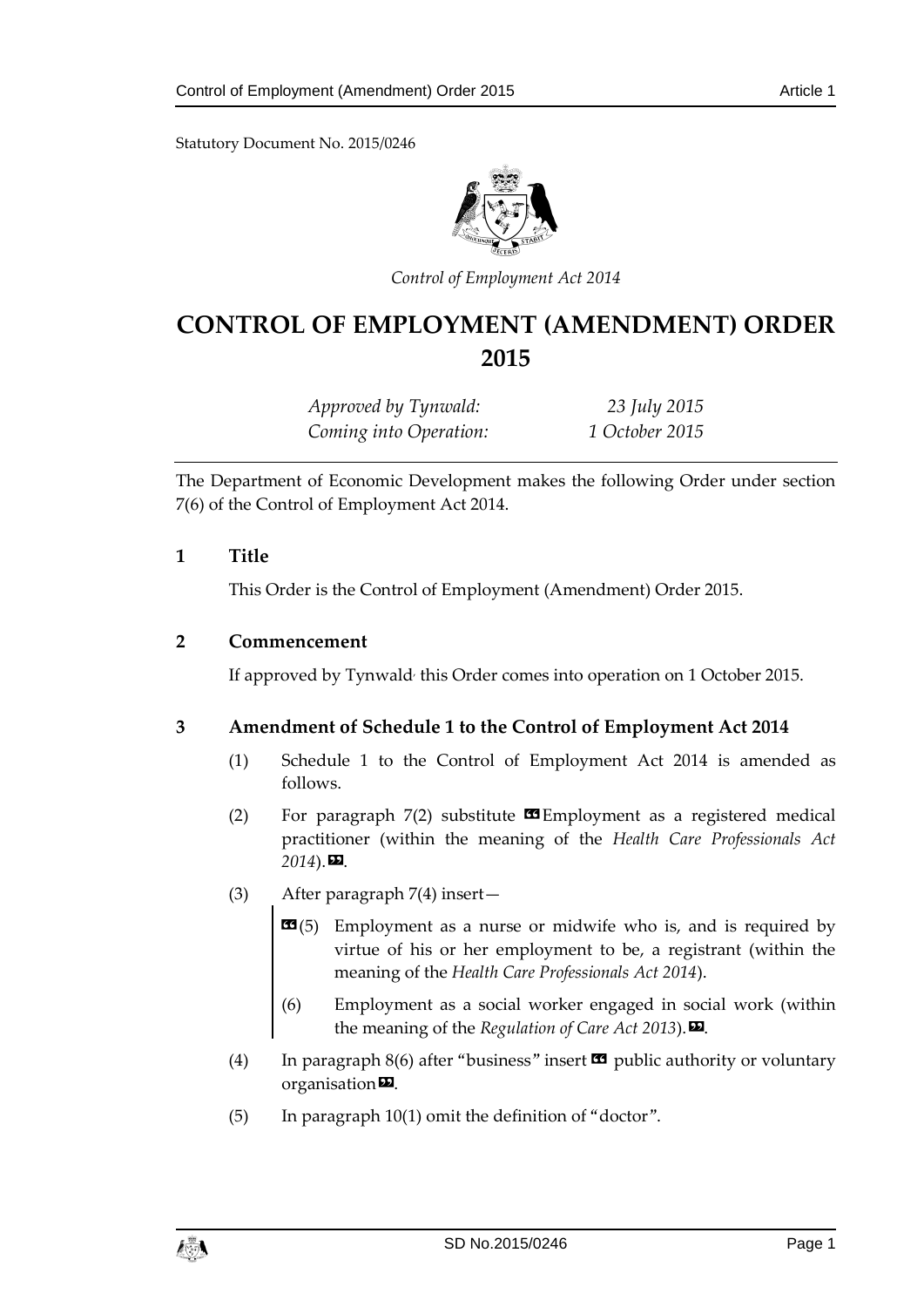# **MADE 24 JUNE 2015**

# **LAURENCE SKELLY**

*Minister for Economic Development*